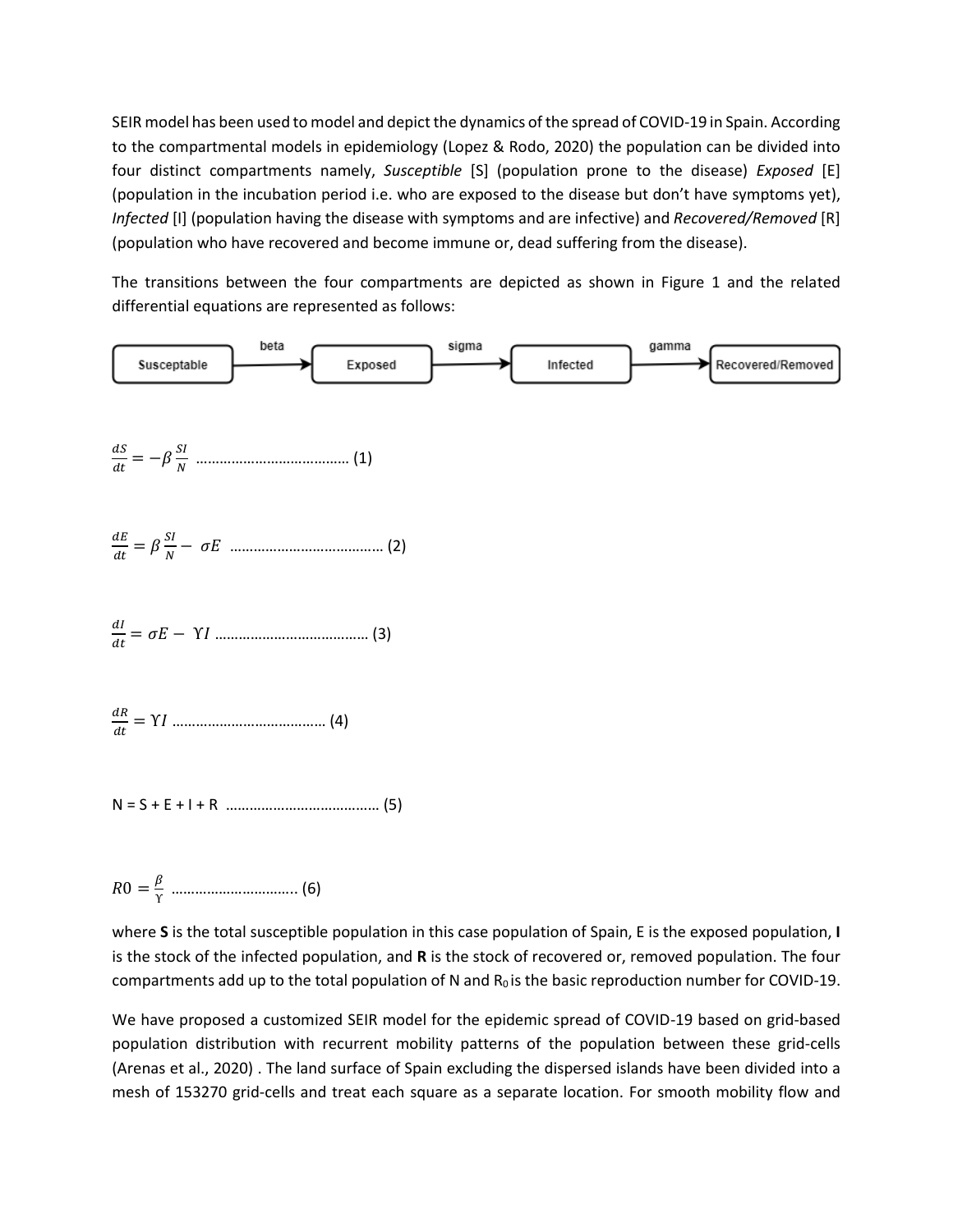computational ease, 3997 grids have been selected for the current study where the population is greater than 2000 and where we can apply the SEIR model individually. If a grid has exposed or infected cases, the outbreak will follow the dynamic described by the model using the mobility flow where the people will travel to other locations, carrying the disease with them and causing (additional) infection. The mobility dataset used in the current study as origin-destination flow matrix has been collected from the Instituto Nacional de Estadística (INE), Spain ("Spanish Statistical Office," 2020).

The transition between the four compartments mentioned above, are the epidemiological parameters controlling the dynamics of the epidemic. The transition rate between S and E is β, defined as the average number of contacts per person i.e. the effective contact rate estimating the probability of disease transmission in one contact between a susceptible and an infective subject. In the current study, the average contact rate has been calculated using the urban transport dataset from three busy cities of Spain, Madrid, Barcelona and Valencia. The transport dataset collected from INE, Spain provides number of commuters per hour using intercity train and metro services. The average number of contacts have been calculated as the number of commuters per 1000 population commuting per hour during the busiest time of the day (9:00 Hrs. to 17:00 Hrs.). The average contact of the three cities are Madrid (0.952), Barcelona (0.934) and Valencia (0.804) from which the mean value (0.89) has been used as the β value in the current study. The commuting data and time period used to calculate β value has been selected to maximize the mobility flow for the current model. The incubation period for COVID-19 reported by WHO, 2020 is 5 to 6 days in average (WHO, 2020), in some cases it was reported to be 14 days. In our formalism, we have considered 7 days as the average incubation period. The transition parameter (σ) between exposed and infective compartments used in the current model is thus, (1/incubation period) i.e. 0.142. Similarly, the transition rate between infected and recovered compartments is denoted by ϒ. During current study, there is no conclusive data to determine the value of Υ for Spain. From recent literature from other countries, we estimate the period from ICU admission to death as an average 5 to 7 days(Wilson, Kvalsvig, Barnard, & Baker, 2020) and the stay in ICU for those overcoming the disease as 10 days (Ferguson et al., n.d.)But the values vary widely in different countries. An attempt was made to estimate the value of Υ from the basic reproduction number  $R_0$ . The ratio between β and *Y* is usually denoted as  $R_0$ . To date, the WHO estimates that  $R_0$  for COVID-19 is somewhere between 1.4 and 2.5 (WHO, 2020). Although other estimates from Europe and Spain give a range between 2 and 3 (Jonathan M. Read, Jessica R.E. Bridgen, Derek A.T. Cummings, Antonia Ho, 2014) even there are instances epidemic have been found to infect up to 16 people (Yuan, Li, Lv, & Lu, 2020). In a recent literature (Yuan et al., 2020) the reproduction number for Spain has been found be 3.95. Following the same trend, from the records of European Centre for Disease Prevention and Control (ECDC, 2020) we have calculated an average basic reproduction number,  $R_0 \approx 2.96$ . From the basic reproduction number, the value of Y is calculated to be 0.294. Again, at the time of the writing, we don't have enough data to determine this conclusively, but for the model the value for  $Y$  has been estimated from the  $R_0$  value.

From the outbreak of the pandemic in Spain since the last week of February 2020, Spain has undergone two phases of lockdown imposed by the Government as a precaution to fight against the fatal virus. There was a complete lockdown imposed from 15 March 2020 till 12 April 2020 and another partial lockdown continuing from 13 April 2020 till date. During the complete lockdown phase, all sort of transport except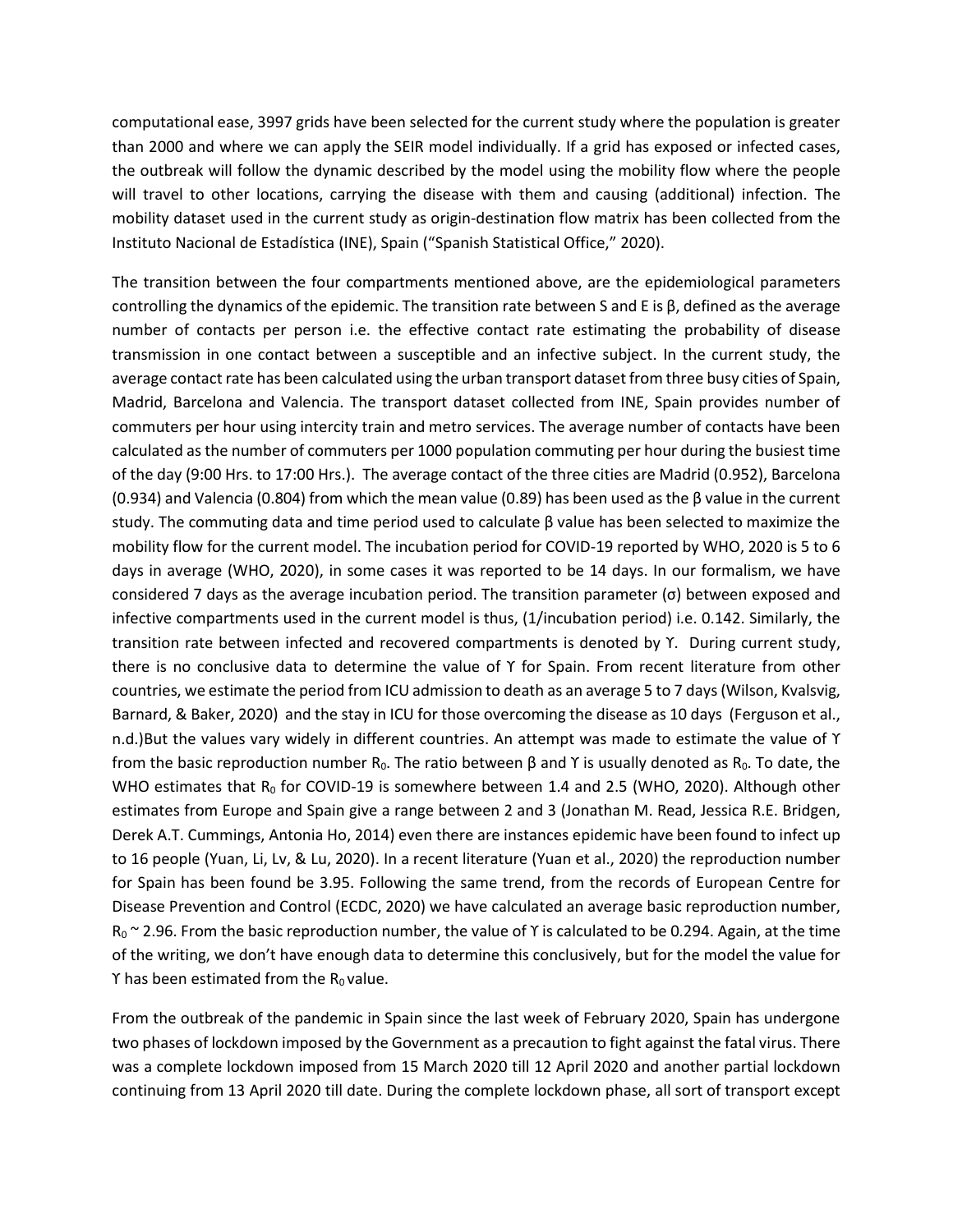emergency and healthcare facilities had been completely ceased in the country. In our model during this phase we have implemented the complete lockdown phase by completely stopping the mobility flow for the above time period. However, the  $\beta$  value has not been reduced immediately from the starting day of the complete lockdown. As mentioned above, an average 7 days of incubation has been imposed on the β value reducing it to 0.19, collected from the mobility matrix in (Arenas et al., 2020) from 22 March 2020. Similarly, during the partial lockdown phase when the mobility gets relaxed to some extent, the value of β has been updated to a comparatively higher value 0.25 (one forth of actual β value). Both β values during the complete and partial lockdown have been selected considering previous literature from Spain (Arenas et al., 2020) and actual intercity communication available during the mentioned time period. During the partial lockdown phase the mobility flow has been reduced to half of the actual mobility matrix values. The values for ϒ and σ are kept unchanged throughout the study period.

In the current study we have simulated four different scenarios, one the real scenario of a combination of complete followed by a partial lockdown, another proposed scenario if the complete lockdown has been imposed from 6 March 2020 followed by partial lockdown from 13 April 2020. Other two scenarios are without lockdown and partial lockdown for the complete time period. Detail of the transmission rates and mobility matrix for each scenario used in the current study are reported in **Table 1**.

Few assumptions are made while designing the epidemiological models. They are mentioned as follows:

- Based on the COVID-19 pandemic reports by World Health Organization (WHO, 2020) we have considered whole population of Spain to be susceptible to the ongoing virus attack.
- The last compartment (Recovered/Removed) is no more susceptible to the disease.
- During the lockdown phases, depending on the reduced daily number of train or, other intercity transport facilities β and mobility matrix values have been updated.
- We have used the average  $R_0 \approx 2.96$ , which lies in the higher end of the global range of estimates by scientists (Wilson et al., 2020) for COVID-19. But this value close to other estimates specifically for Spain (Yuan et al., 2020).
- R0 value has been used to estimate the ϒ value.
- The seed of COVID-19 in Spain with number of infected as 8 has been set at Madrid from 26 February 2020.
- The model has been executed for a total time period of 91 days, starting from 26 February 2020 to 25 May 2020.

| <b>Scenario</b> | <b>Type</b> | <b>Start Date</b> | <b>End Date</b> | <b>Parameters</b>   | <b>Mobility</b> |
|-----------------|-------------|-------------------|-----------------|---------------------|-----------------|
|                 | No Lockdown | 26-Feb-20         | 14-Mar-20       | 0.89<br>beta<br>$=$ | Full            |
|                 |             |                   |                 | sigma = $0.14$      |                 |
|                 |             |                   |                 | gamma = $0.3$       |                 |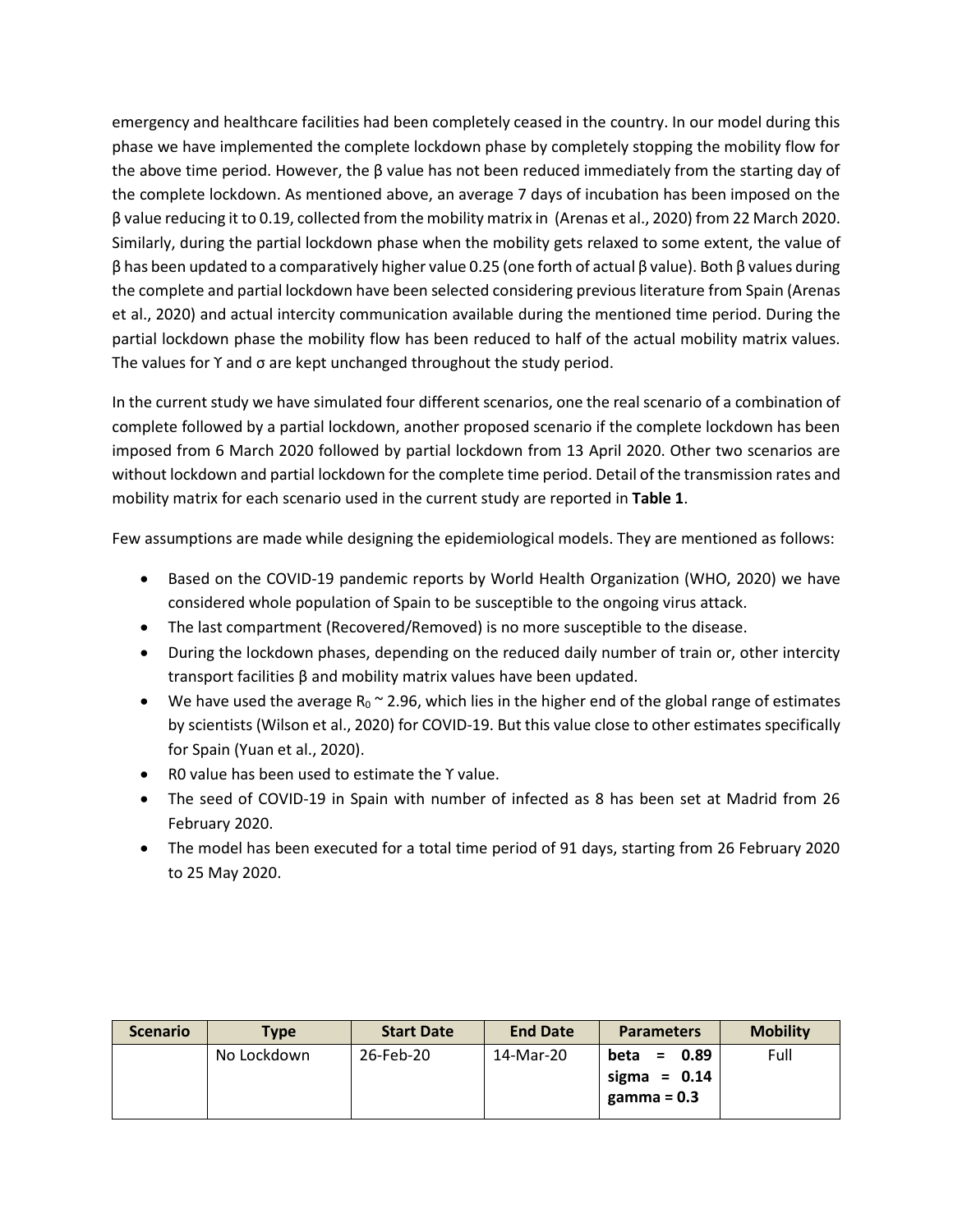| Scenario 1        | Complete<br>Lockdown | 15-Mar-20   | 12-Apr-20 | beta = $0.19$<br>sigma = $0.14$<br>$gamma = 0.3$  | Zero |
|-------------------|----------------------|-------------|-----------|---------------------------------------------------|------|
|                   | Partial Lockdown     | 13-Apr-20   | 25-May-20 | beta = $0.25$<br>sigma = $0.14$<br>$gamma = 0.3$  | Half |
| <b>Scenario 2</b> | No Lockdown          | 26-Feb-20   | 14-Mar-20 | $beta = 0.89$<br>sigma = $0.14$<br>$gamma = 0.3$  | Full |
|                   | Complete<br>Lockdown | $6$ -Mar-20 | 12-Apr-20 | beta = $0.19$<br>sigma = $0.14$<br>$gamma = 0.3$  | Zero |
|                   | Partial Lockdown     | 13-Apr-20   | 25-May-20 | beta = $0.25$<br>sigma = $0.14$<br>$gamma = 0.3$  | Half |
| <b>Scenario 3</b> | No Lockdown          | 26-Feb-20   | 14-Mar-20 | $beta = 0.89$<br>sigma = $0.14$<br>$gamma = 0.3$  | Full |
| <b>Scenario 4</b> | No Lockdown          | 26-Feb-20   | 14-Mar-20 | 0.89<br>beta =<br>sigma = $0.14$<br>$gamma = 0.3$ | Full |
|                   | Partial Lockdown     | 15-Mar-20   | 25-May-20 | 0.25<br>beta =<br>sigma = $0.14$<br>$gamma = 0.3$ | Half |

## **References:**

- Arenas, A., Cota, W., Gomez-Gardenes, J., Gómez, S., Granell, C., Matamalas, J. T., … Steinegger, B. (2020). A mathematical model for the spatiotemporal epidemic spreading of COVID19. *MedRxiv*, 2020.03.21.20040022. https://doi.org/10.1101/2020.03.21.20040022
- ECDC. (n.d.). Search | European Centre for Disease Prevention and Control. Retrieved May 19, 2020, from https://www.ecdc.europa.eu/en/search?s=reproduction+number
- Ferguson, N. M., Laydon, D., Nedjati-Gilani, G., Imai, N., Ainslie, K., Baguelin, M., … Ghani, A. C. (n.d.). *of non-pharmaceutical interventions (NPIs) to reduce COVID-19 mortality and healthcare demand*. https://doi.org/10.25561/77482
- Jonathan M. Read, Jessica R.E. Bridgen, Derek A.T. Cummings, Antonia Ho, C. P. J. (2014). Novel coronavirus 2019-nCoV: early estimation of epidemiological parameters and epidemic predictions.